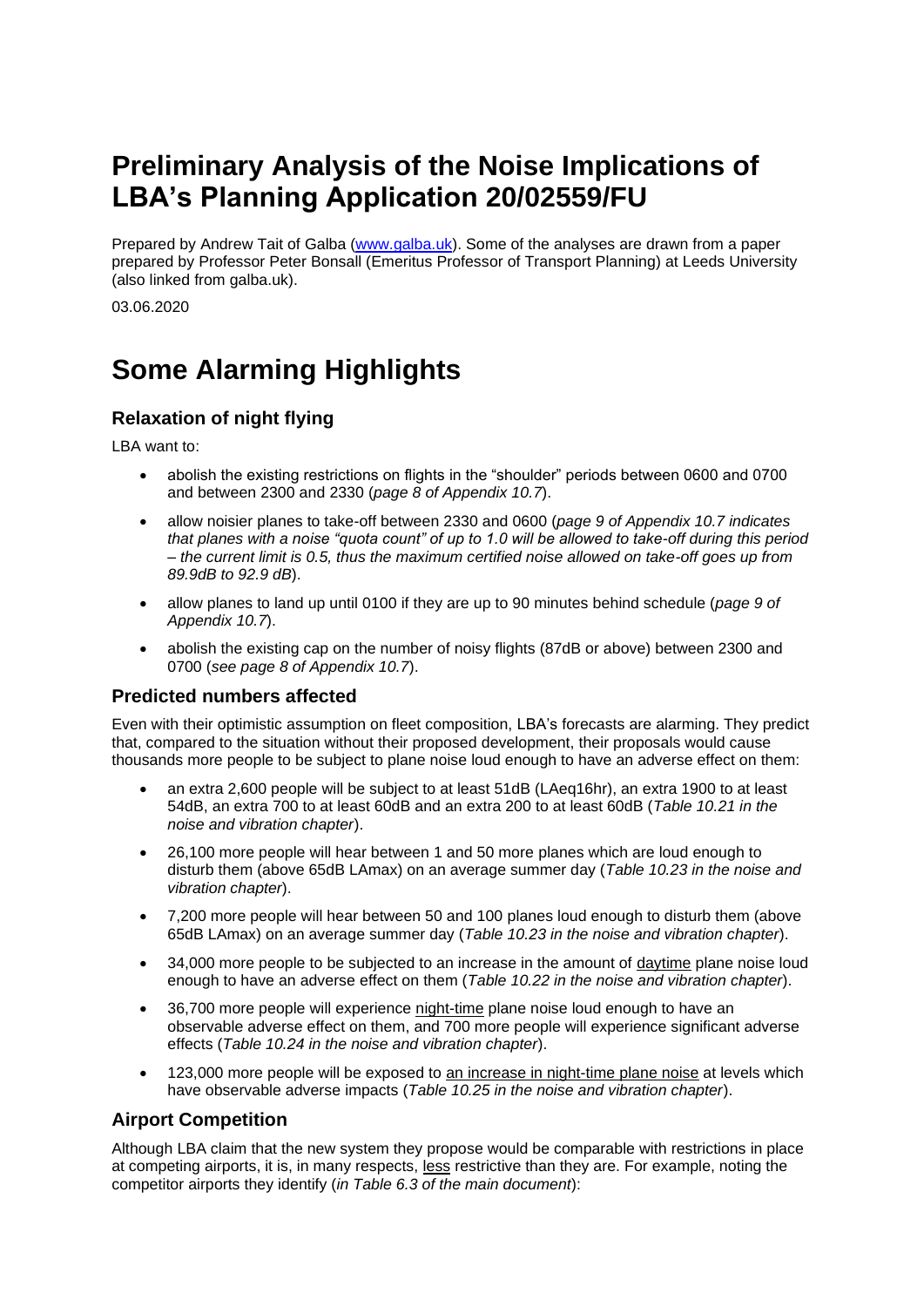- Their main rival, Manchester Airport, has, in addition to its noise quota budget, a rule whereby the number of night time operations must not exceed 7% of its total number of flights (LBA is expecting 17.5% of its flights to be at night- *see Table 10.4-8*), a ban on use of its new runway during night hours and a policy to reduce the area exposed to night noise below what it was in 2001.
- Night flying restrictions at East Midlands Airport (LBA's second most important rival) are in place from 2300 to 0700 (2200 to 0600) in summer.
- Their third most important rival, Heathrow Airport, has, in addition to its noise quota budget, a cap on the total number of night flights allowed and night-time restrictions on use of its most sensitive runway.

## **Health Implications**

Below are some quotes from the Application – these are LBA's own words; confirmation that extending flying hours and operating more flights will result in more noise and have a detrimental effect on health.

*10.7.17 The effect of the Development in 2030 is therefore to increase night-time noise exposure in all reported noise exposure thresholds…*

*10.7.26 At an individual receptor level these changes between LOAEL and SOAEL are not considered significant however could give rise to a significant effects in terms of health and quality of life over the population.* [1]

*10.7.28 A Webtag appraisal has been undertaken… This confirms that that whilst the changes are forecast to be 'negligible' or 'low', the Development will result in an adverse effect on health due to increased noise.*

[1] LOAEL - 'Lowest Observed Adverse Effect Level': The level above which adverse effects on health and quality of life can be detected - that can be sleepless nights, disturbance stress, Cardiac problems, mental health problems. SOAEL - 'Significant Observed Adverse Effect Level': The level above which significant adverse effects on health and quality of life occur.

### **How does noise from air traffic affect health?**

Again, in LBA's own words from the Application:

*From ES\_VOLUME\_2\_APPENDICES\_HUMAN\_HEALTH-3247517*

*13.2.61 Environmental noise (e.g. noise from road, rail, and air traffic, and industrial construction) has been linked to a range of non-auditory health effects including annoyance, sleep disturbance, cardiovascular disease, impairment of cognitive performance in children, higher BP, hypertension or the prescription of antihypertensives, ischemic heart disease (e.g., myocardial infarction), cerebrovascular disease (e.g., stroke), neuronal disorders (e.g., dementia), and cardiometabolic disease (e.g., diabetes mellitus).*[2]

[2] Münzel, T. et al. The Adverse Effects of Environmental Noise Exposure on Oxidative Stress and Cardiovascular Risk. Antioxidants & Redox Signaling 28, 873-908, https://doi.org/10.1089/ars.2017.7118 2018

There are also studies that suggest that exposure to aircraft noise has an adverse effect on mental health. For further reading, there is much more information in the WHO Night Noise Guidance "WHO Night Noise Guidance E92845.pdf"

#### **Trade-off: flights vs well being**

From the Application document:

*5.38 The consultation clarifies that a noise cap, also known as a noise envelope, is any measure which restricts noise. The Government proposes advocating caps which are based on setting maximum noise exposure levels, such as contour area or noise quota. Noise caps should also consider the effect of night flights, given the health costs associated with sleep disturbance.*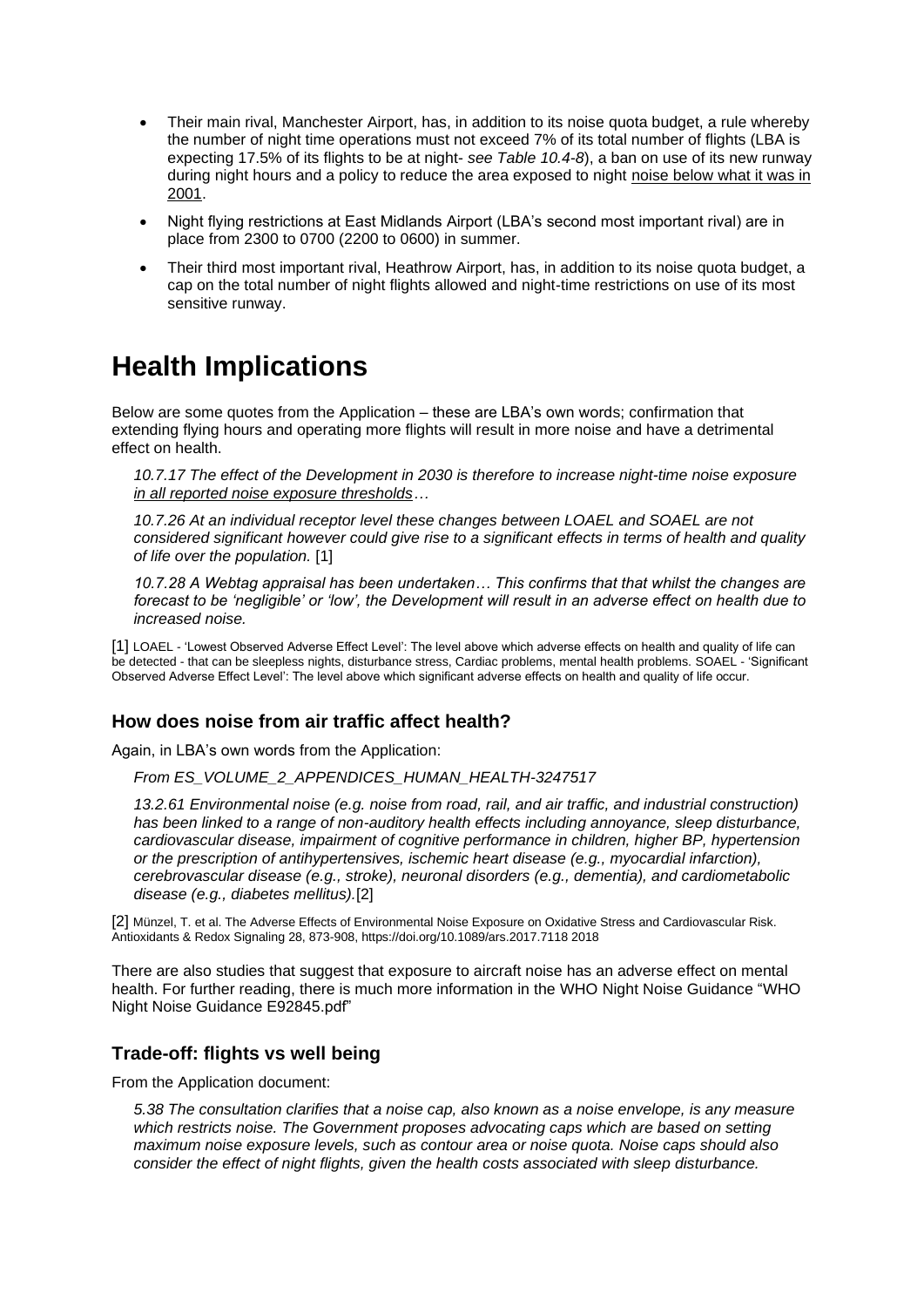*However, the document notes that "These costs need to balance the benefits of night flights and any restrictions should be proportionate to local circumstances"*

So one side of that balance are the profits of airline operators and AMP Capital (the airport's owners based in Australia); the *convenience* of people being able to fly locally (checking in at 3am); and LBA's claims about economic benefits (these are dealt with elsewhere by Galba).

The other side of that balance is the health and well-being of tens of thousands of members of the public. Many of whom will not fly themselves and will be elderly and school children. 70% of all flights in Great Britain were taken by 15% of adults according to analysis of a 2014 government survey.

# **Flying Hours**

The first thing to understand about this Application is that it is not really about a lovely new terminal building-cum-shopping mall. I think we'd all like that. What it's really about is extending the flying hours so AMP Capital can attract more airline operators who want to squeeze in two flights per day.

Paragraph 3.8.16 of the Environmental Impact Statement makes it clear that LBA intend to take advantage of the proposed relaxation of restrictions on night flying "*immediately upon grant of the planning permission*" but they make no commitment to build the new terminal.

In the current climate (LBA made a £3m loss last year and that will exacerbated by the lock-down this year) it's very unlikely that the new terminal building will be built for years to come due to costs, but extending flying hours is cheap and gives the airport an immediate boost to revenue, assuming they can indeed attract new airlines in the wake of Covid-19. Airlines such as British Airways and Ryanair are now pulling out of LBA so their customer base is shrinking, not increasing.

To squeeze in two, or even three, return flights per day to destinations in Southern Europe or the Canaries, LBA has to start flying at 6am, or earlier, and fly until the early hours of the morning. It also means the people of Leeds will experience a peak during mid-afternoon when all these flights return from their morning trip and reload for the afternoon trip. So we need to add in the mid-afternoon peak when we discuss additional flights and noise; a very important point which is not very well understood in the local community, or mentioned in the Application, but one that needs emphasising to the planning officers. There are 36 schools identified in the Application as being under the flight path, all these schools will have outdoor activities going on during the mid-afternoon turnaround peak in the noise profile.

To do this LBA want to scrap the current flight regime of a restricted number of night-time flights permitted between 11pm to 7am and replace it with a quota system that operates between 11.30pm and 6am. They also want to allow late-running flights to land as late as 1am. And, although they don't say this in the planning report, it's buried in the appendices, the proposed new quota system actually allows noisier planes to operate at night than the current regime, so it's a step backwards and definitely cannot be described as mitigation. See Quota System below.

LBA will create two shoulder periods 6-7am and 11-11.30pm, these will have ALL restrictions removed apart from an overall noise contour. So as long as they don't exceed their overall noise contour, LBA can fly as many planes as they can handle during these shoulder periods and any restrictions on the noise individual planes can make will have been lifted.

## **Night-time noise exposure over Leeds (as predicted by LBA's consultants)**

The map below shows areas where, according to LBA's analysis, people will hear a given number of flights at and above 60dB at night if the development goes ahead compared to it not going ahead (60dBA being a recognised threshold for sleep disturbance at night time). As well as the loudness of noise, it will cause additional nuisance due to the sheer number of flights. You can see that it affects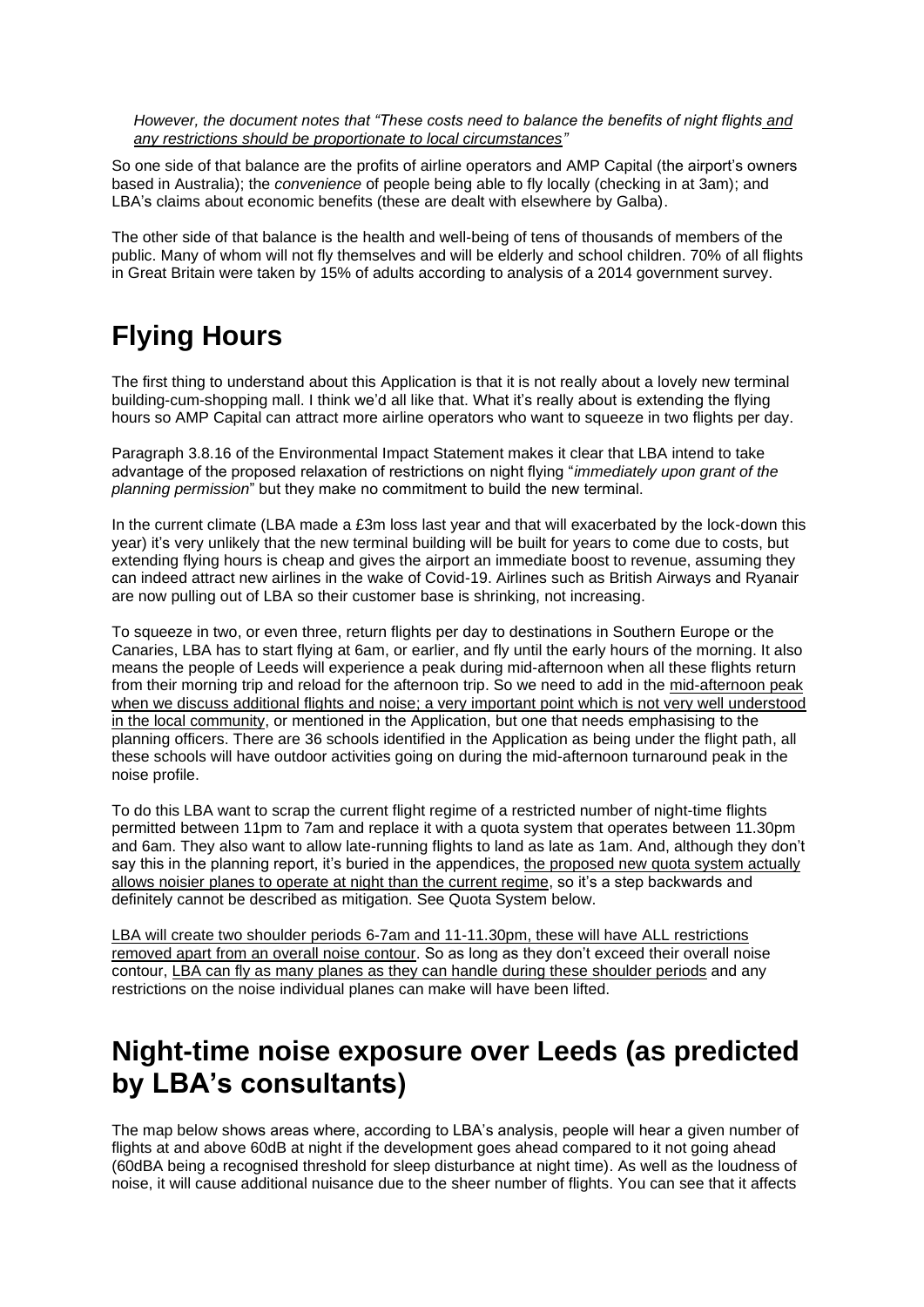about half of Leeds, plus many people to the NW in the countryside where the ambient background noise will make it even more noticeable. Those living in the orange areas will experience over 50 new flights per night. Those in the purple areas, between 25 and 50.



*The red, purple and blue colours indicate how many extra flights will be loud enough to disturb sleep on an average summer night over Leeds if the development goes ahead. It is based on the Applicant's optimistic assumption that airlines will be using quieter planes so could be worse than shown.*

# **QC Quota System**

A Quota Count (QC) is a number assigned to a particular type of plane that indicates how much noise it makes. The higher the number, the noisier it is.

The current regime restricts the total number of night flights to 1200 in winter and 2800 in summer. LBA are proposing to scrap these absolute limits in favour of a quota count of 1375 per year. At first this seems good, but remember, it is now concentrated over 6.5 hours not 8 hours. As each plane has a quota count, that means that 1375 planes with a QC of 1 can fly, or, 2750 at QC 0.5, or, 5500 at QC 0.25 or unlimited exempt planes.

| Effective perceived noise in decibels, EPNdB | <b>Quota Count</b> |
|----------------------------------------------|--------------------|
| Below 84                                     | Exempt             |
| 84-86.9                                      | 0.25               |
| 87-89.9                                      | 0.5                |
| $90 - 92.9$                                  |                    |
| $93 - 95.9$                                  | Ω                  |
| 96-98.9                                      | 4                  |
| 99-101.9                                     | 8                  |
| Greater than 101.9                           | 16                 |

#### **Noise classification**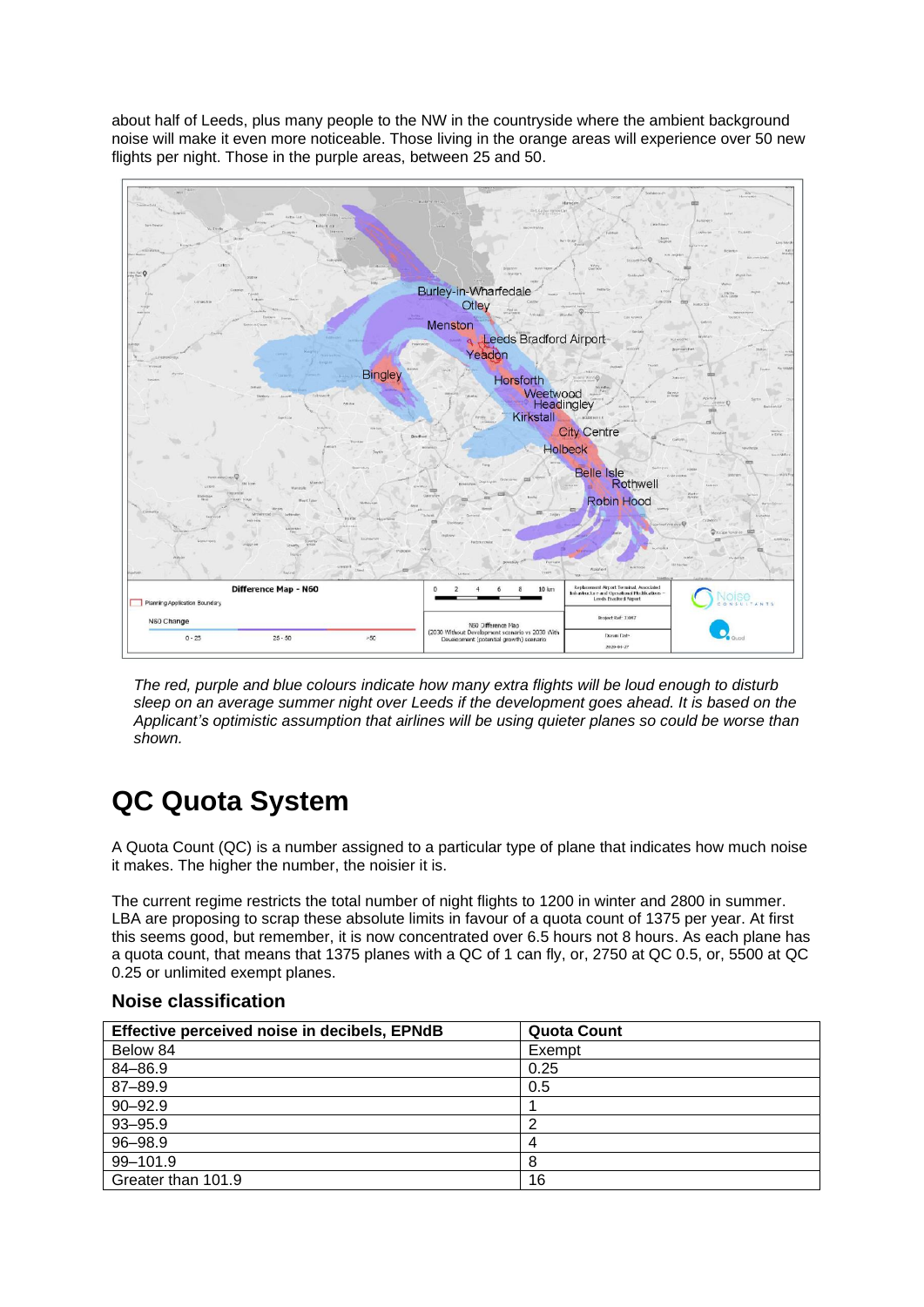Modern planes such as 737max have these lower QCs (0.5).

In this system, you can have twice as many flights at 86 dB (QC/0.25) than you can at 87 dB (QC/0.5), but they are still going to wake you up because the difference in noise to you will be imperceptible. The result being that you could experience twice the number of disturbing overflights while the airport claim they are modernizing the noise control regime. Note that 86dB is still very loud.

And don't forget as soon as it turns 6am, LBA can fly as many noisy planes as they like.

#### **Noise Quota Relaxation**

The current regime limits the night-time QC to 0.5 for departures and 1 for arrivals (LCC planning decision 07\_02208\_FU—2813243). But buried in appendix 10.7 of the current Application**,** LBA say they will allow QC of 1 for departures AND landing, so it appears that they are trying to sneak in a relaxation of the current rules which will obviously lead to significantly more noise. They don't explicitly mention this anywhere in the Application, you need to dig around in the old planning decisions to discover this. So much for transparency. CAA document CAP1616 which sets out how airports should engage with their community and is considered best practice by ICCAN (Independent Commission on Civil Aviation Noise), states that:

*CAP1616 Part 3: Airspace information*

*474. When a change is identified, information about it should be made available, in an accessible form which a layperson can understand, to help to provide context as to why the noise effects they are experiencing may be changing.*

In any case, you can experience as much noise when a plane arrives as when it takes off. They come in long and low over Leeds city centre with the wheels down, and because they are travelling relatively slowly, people on the ground are subject to more noise for a longer period than that of a departing plane which gains height quickly. People who live very close to the end of the departure runway will experience more noise on departure.

If the Applicant's claim to be introducing a fairer and more up-to-date system for controlling plane noise is true, why is it necessary for them to scrap the 0.5 QC noise cap introduced in 2007. It's plainly obvious that LBA want to relax the quota count to suit their own ambitions (i.e. to allow noisier planes to operate at night) rather than to protect the public.

*From 20\_02559\_FU-PLANNING\_REPORT\_-\_APRIL\_2020\_FINAL-3245735*

*…Moreso, it is demonstrated in the ES that re-framing the noise controls in the manner proposed, will bring them up to date and better reflect latest policy direction, and guidance on mitigation, whilst providing appropriate levels of mitigation to protect local communities form any adverse impacts of the development.*

As an example, under the proposed system, LBA will be able to fly the equivalent of 20 flights (10 landings and 10 take-offs) by Airbus 320s every night (2300 to 0600) during the six months of summer.

### **Reasons why an average noise contour is not very helpful**

An average noise contour smooths out the peaks and gives you an overall noise (dB) contour. However, it is an individual noise event that wakes you up. So what you need to know is: how many noise events will there be? This can be disguised by using contours.

Here's a quote from NATS (National Air Traffic Services) saying the same thing. This link provides further reading if you want to know more. <https://www.nats.aero/environment/aircraft-noise/>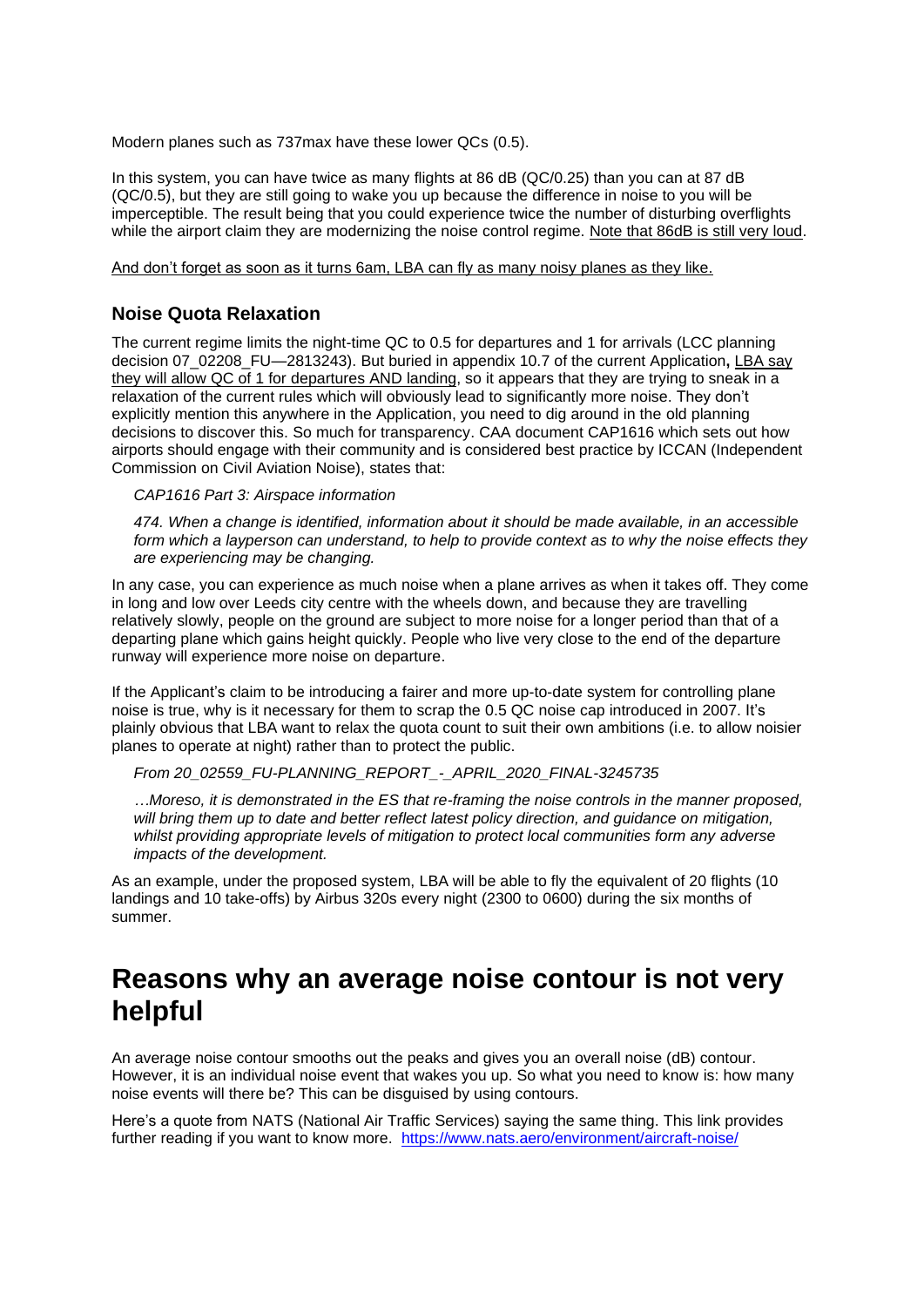#### *Airport Noise*

*SEL is the sound exposure level of an aircraft event, measured in dBA of a one second burst of steady noise that contains the same total A-weighted sound energy as the whole event. SEL is often used to characterise the likelihood of sleep disturbance relating to aircraft noise as research has found that single event metrics are a better predictor of sleep disturbance than long term average noise metrics such as Leq16h*

## **Reasons why the modelling which LBA have used to justify their Application cannot be trusted**

All the modelled predictions in the Application documents rely on an assumed modernization of the aircraft fleet in response to an improved offer from LBA. This is not happening any time soon for reasons listed below along with many other uncertainties.

Since 2018 when the Applications dataset was devised:

• Boeing 737max are grounded – making predictions of quieter flights nonsense. This from Wikipedia suggests that it won't be flying soon, and, again, undermines modelling that makes assumptions 10 years into the future. Who knows what improvements will be made and what other planes might go out of service in the meantime.

*As of October 2019 the disagreements over various system revision details, Level of Involvement (LoI) between the two leading aviation authorities, FAA and EASA, as well as Boeing's new recommendation of simulator training could delay the 737 MAX return to service.*

- Flybe have gone into administration.
- Monarch have gone into administration this might have happened before modelling but it shows the futility of trying to make long term predictions on operator demand.
- British Airways have pulled out of LBA.
- At the time of writing Ryanair's schedule for summer 2021 does not include any flights in or out of LBA.
- Passenger number recovery from Covid-19 is unpredictable.
- All airlines post-Covid-19 will be paying back massive bailout loans (£300m for Jet2) which means that capital expenditures will be cut to the bone and no new planes will be ordered until the future can be guaranteed and the cash has once again begun to flow.
- There is high possibility of aviation fuel tax to rein in climate issues.
- There is general turmoil and decline of routes: This quote from John Cunliffe (LBA Commercial Director) at LBA's 11.12.19 Airport Consultative Committee: *The summer months have proved difficult for passenger numbers with LBA showing a negative % vs. 2018. This is reflected across the industry, with many UK airports also showing negative growth during S19. The current economic climate and difficult landscape in the UK has clearly had an impact on people's summer holiday plans.*

All of this casts doubt on the worthiness of demand-modelling that requires long-range assumptions about a business in turmoil.

In addition to the above uncertainties, modelling was only validated on what the modelers have called a "*relatively low number of noise monitoring terminals at the airport*" and so had to rely on extrapolated data. Other airports have many more monitoring terminals. There is no explanation of the reason for not using data from other sites, such as that from mobile monitoring sites, or from equipment at the Becket Park University campus. Finally, modelling noise on the ground uses ideal conditions and cannot fully predict your local experience. Reflections of noise from hard surfaces, especially in a city, can add >3dB on modelled data, so you could easily experience much more noise in reality than predicted.